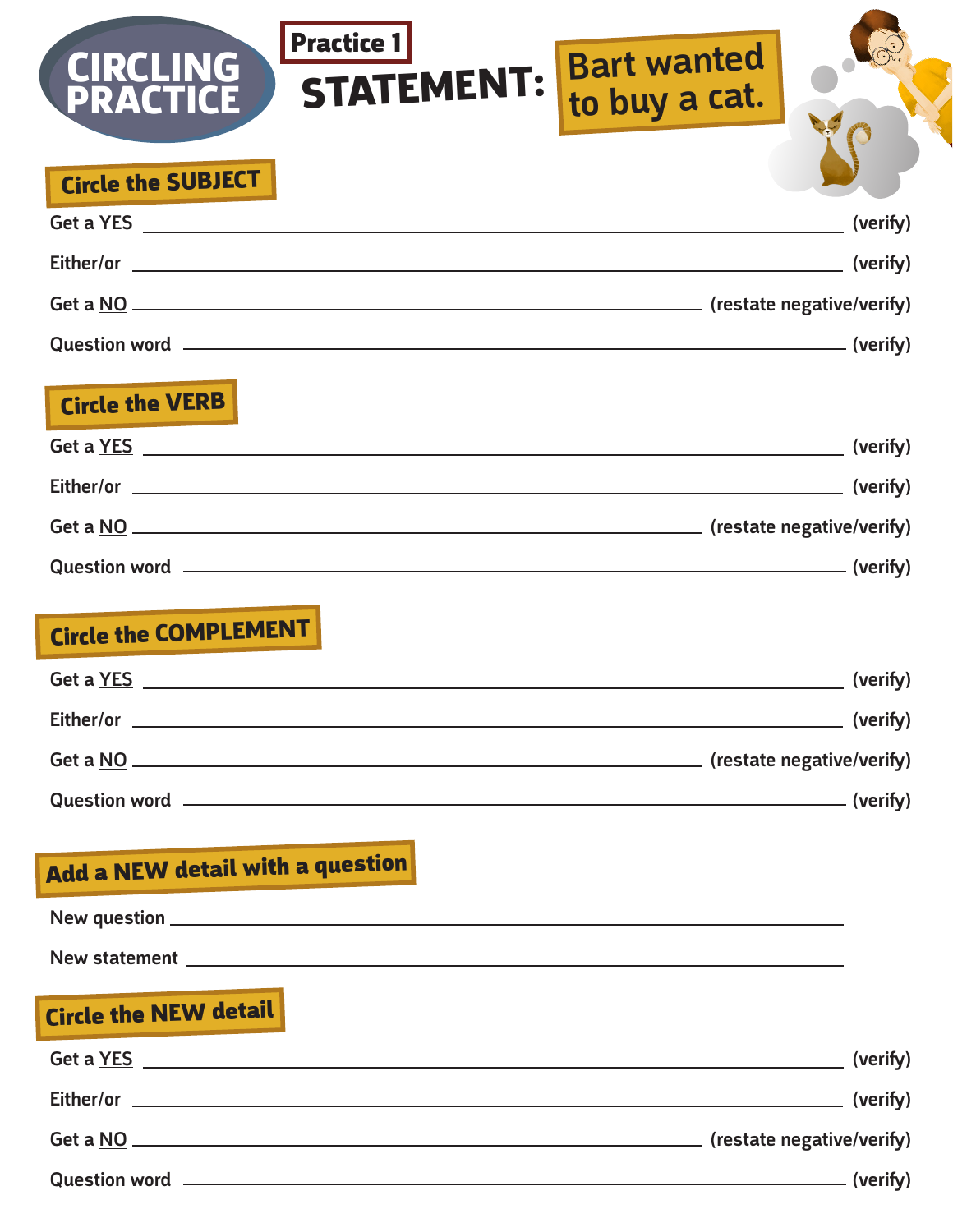

Ask the actors triangling questions.

| <b>Talk to Bart (actor)</b> |                                                                                                                      |  |
|-----------------------------|----------------------------------------------------------------------------------------------------------------------|--|
|                             |                                                                                                                      |  |
|                             |                                                                                                                      |  |
|                             |                                                                                                                      |  |
| Confirm with actor          | <u> 1980 - Jan Barbara Barbara, prima popular popular popular popular popular popular popular popular popular po</u> |  |
| <b>Report to class</b>      |                                                                                                                      |  |

# Add Coqui as a parallel character

| <b>Confirm with actor</b> |  |
|---------------------------|--|
| <b>Report to class</b>    |  |

Add yourself (teacher)

Ask the class and the actors circling questions about me.

| Statement —————————————————————————————— |
|------------------------------------------|
|                                          |
|                                          |
| Coach actor —————————————————————————    |
|                                          |
|                                          |
|                                          |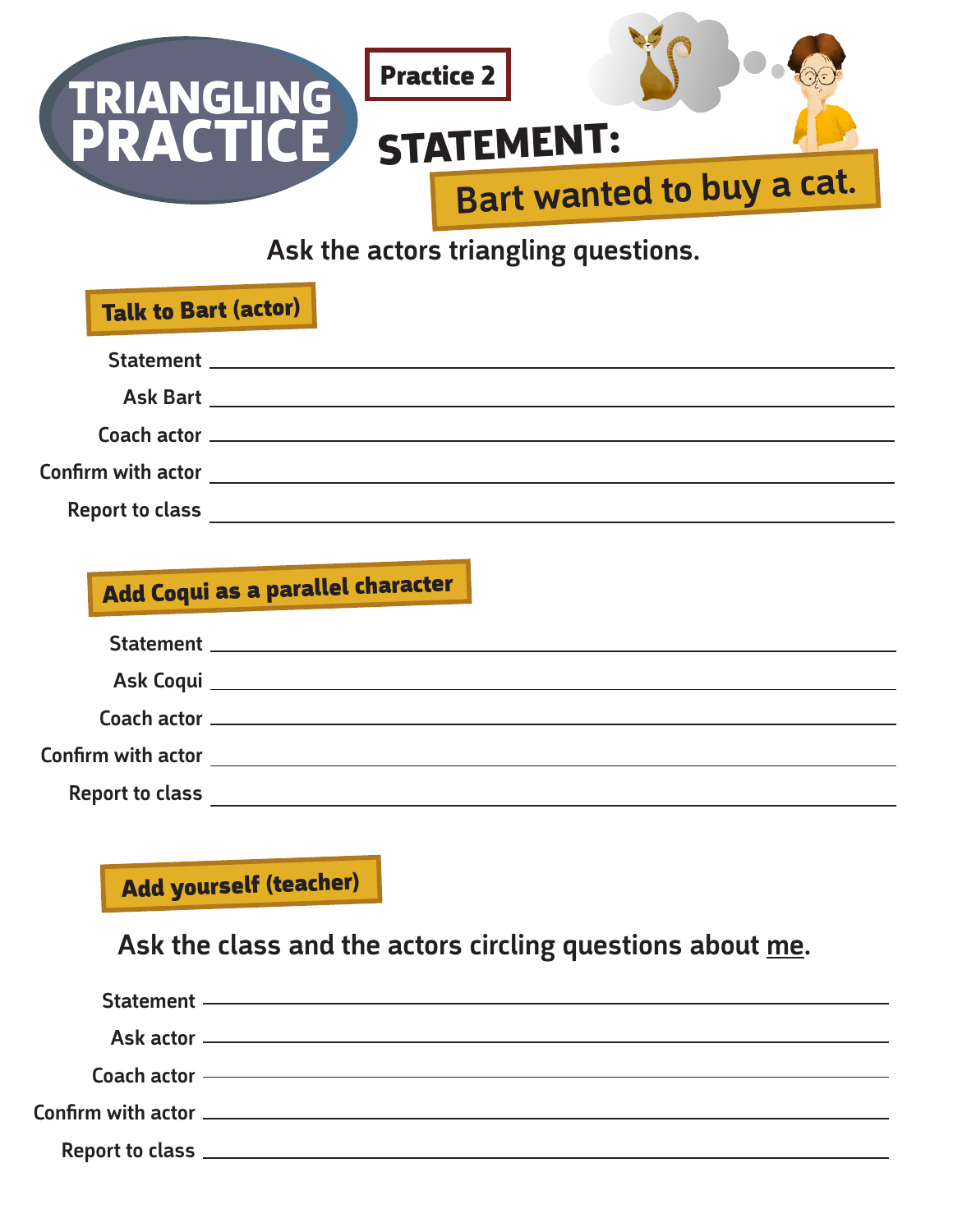

Write your sentences by following the simpli-script.

A. Ask the class circling questions about the statement.

| No <u>experience</u> and the second contract of the second contract of the second contract of the second contract of the second contract of the second contract of the second contract of the second contract of the second contrac                                                                                                                                     |
|-------------------------------------------------------------------------------------------------------------------------------------------------------------------------------------------------------------------------------------------------------------------------------------------------------------------------------------------------------------------------|
| $\begin{picture}(180,10) \put(0,0){\dashbox{0.5}(10,0){ }} \put(10,0){\dashbox{0.5}(10,0){ }} \put(10,0){\dashbox{0.5}(10,0){ }} \put(10,0){\dashbox{0.5}(10,0){ }} \put(10,0){\dashbox{0.5}(10,0){ }} \put(10,0){\dashbox{0.5}(10,0){ }} \put(10,0){\dashbox{0.5}(10,0){ }} \put(10,0){\dashbox{0.5}(10,0){ }} \put(10,0){\dashbox{0.5}(10,0){ }} \put(10,0){\dashbox$ |
| <b>B. Ask the actor triangling questions.</b>                                                                                                                                                                                                                                                                                                                           |
| Statement — <u>Contract Communication</u>                                                                                                                                                                                                                                                                                                                               |
|                                                                                                                                                                                                                                                                                                                                                                         |
|                                                                                                                                                                                                                                                                                                                                                                         |
|                                                                                                                                                                                                                                                                                                                                                                         |
|                                                                                                                                                                                                                                                                                                                                                                         |
| C. Add a parallel character.<br>Question <b>Constanting Constanting Constanting Constanting Constanting Constanting Constanting Constanting Constanting Constanting Constanting Constanting Constanting Constanting Constanting Constanting Constanting Constant</b>                                                                                                    |

New statement about new character

D. Ask the class circling questions about parallel character.

| <b>Yes</b> |  |
|------------|--|
| E/O        |  |
| <b>No</b>  |  |
| W          |  |
|            |  |

## E. Ask the parallel character triangling questions.